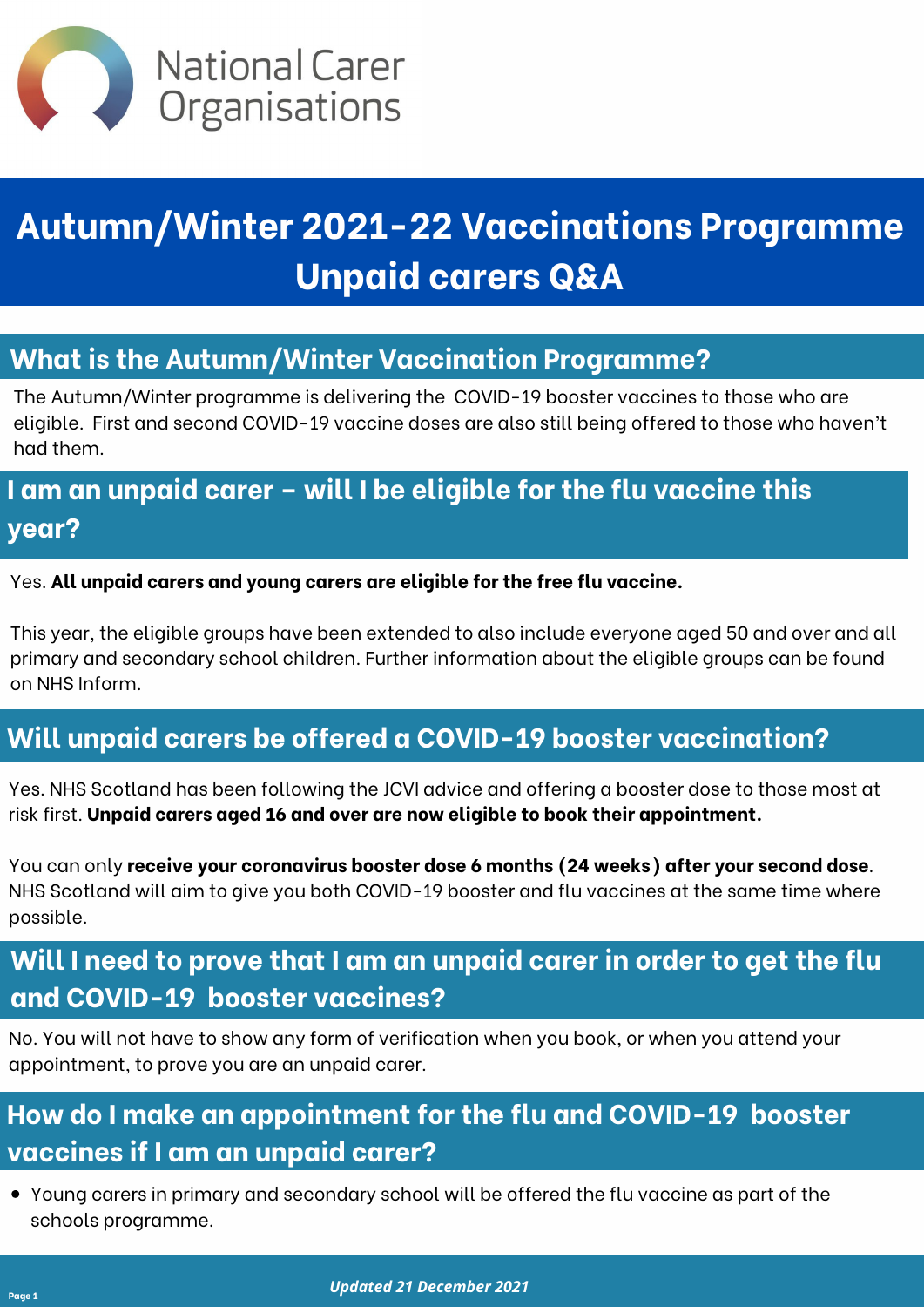#### **When will I be offered the flu and COVID-19 booster vaccines?**

- Carers aged 60 and over should have already received a letter with their appointment details. If  $\bullet$ you are 60 and over and have not yet received an invite, you can use the online booking system or call the national helpline.
- Carers aged 16-59 can now book an appointment online or on the phone. Appointments will run  $\bullet$ through December.



- Those aged 60 and over should have been contacted by their local NHS health board with details about their appointment for both vaccines. If you are 60 and over and have not yet received an invite, you can use the online booking system or call the national phoneline.
- **What is the Autumn/Winter Vaccination Programme?** Those aged under 60 should use the online booking system **[www.nhsinform.scot/carersregister](http://www.nhsinform.scot/carersregister)** or call the national phone line on **0800 030 8013** to book an appointment for their Covid-19 booster vaccine.
	- You will need your unique username, postcode, date of birth and email address. Your username is the same as the one provided on your previous COVID-19 vaccine appointment letters. If you cannot find your username, you will be able to recover it by using the 'recover username' option on the portal online or by calling the helpline.
	- Those aged under 60 should use the online booking system www.nhsinform.scot/carersregister or call the national phone line on 0800 030 8013 to book an appointment for their Covid-19 booster vaccine.
	- Most health boards are also running drop in clinics at some sites. These are being advertised through social media or their own website. Further information can be found here: https://www.nhsinform.scot/covid-19-vaccine/invitations-and-appointments/vaccine-drop-

The following NHS Boards will **not be using the online booking system: NHS Shetland, NHS Western Isles, and NHS Orkney.** Instead you will be contacted by your GP Practice or Health Board.

In addition, **NHS Highlands** will be providing a blended model. This means that people in Inverness may be able to book online, while people from other areas will be contacted by their GP Practice or NHS Highlands. More information is available on the NHS Highlands Website here: https://www.nhshighland.scot.nhs.uk/News/Pages/UpdateontheNationalVaccinationPortalinNHS Highland.aspx

# **Are all areas in Scotland using the National Vaccination Portal for online bookings?**